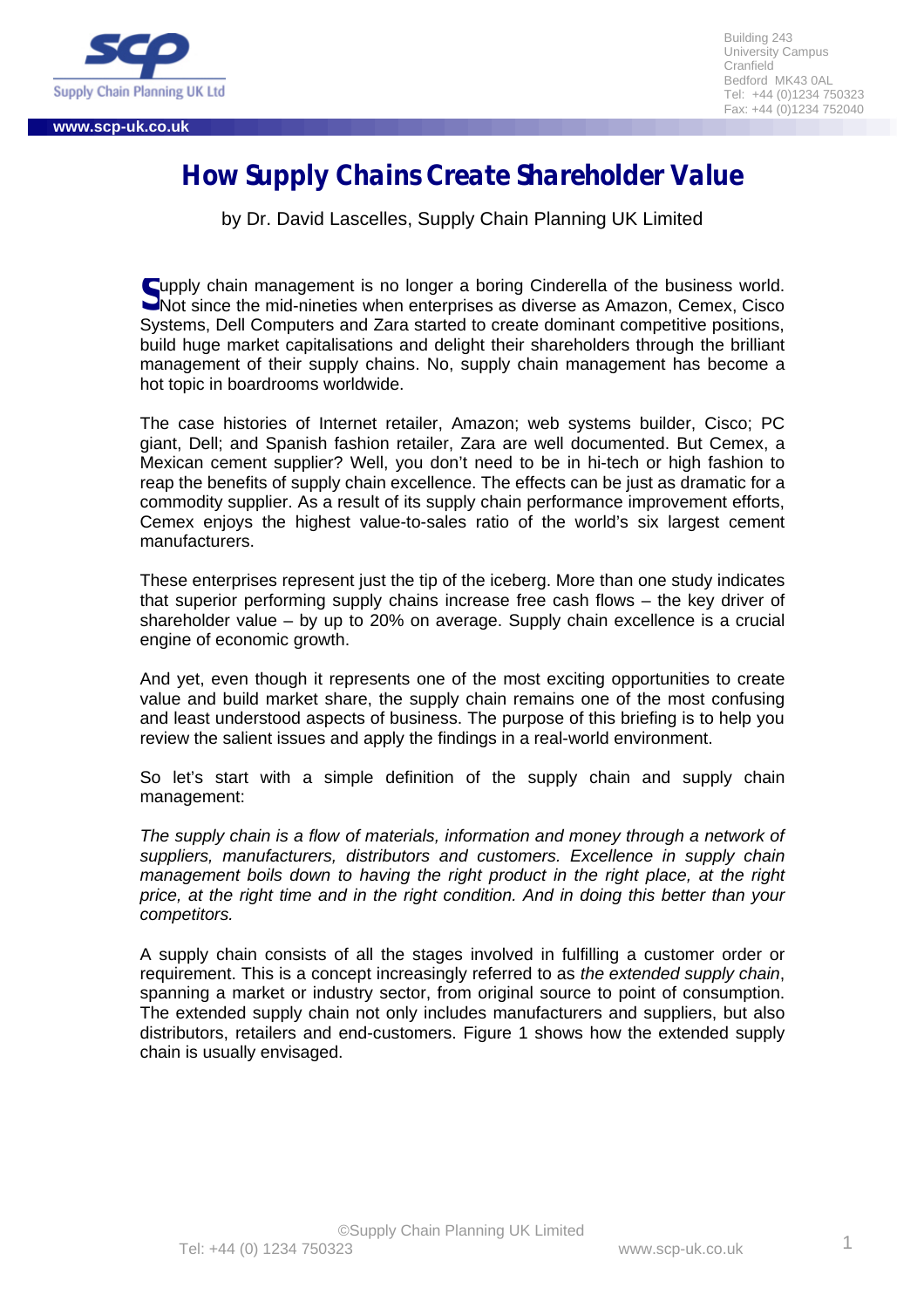

The customer is an integral part of the supply chain. The primary purpose for the existence of any supply chain is to satisfy customer needs, and in doing so to generate profits. Supply chain management activities begin with a customer order and ends when a satisfied customer has paid for the purchase – a process often called *the cash-to-cash cycle*. The end-customer is the only real source of positive cash flow in the supply chain.

In a retail supply chain, for example, the customer purchasing a box of detergent, or a washing machine, is the sole provider of positive cash flow. All other cash flows are basically exchanges of funds between the different enterprises participating in the supply chain. All flows of material, information and money between participants successively diminish the value of that positive cash flow. Therefore, effective management of these flows is vital to supply chain success. In fact, it could be argued that supply chain success should be measured in terms of supply chain profitability overall, and not in terms of profits at individual stages.

Excellence in supply chain management is a combination of operational effectiveness and added value performance. Each participating enterprise must skilfully manage all the functions involved in fulfilling its stage of the extended supply chain (essentially *operational effectiveness*). The more skilful they become, the better able they are to increase customer loyalty, win market share and improve free cash flows for themselves and the extended supply chain (hence *added value performance*).

This is a crucial point to bear in mind when auditing supply chain operations, especially in view of the broad scope of activities and issues normally covered. Basically, an audit of supply chain operations seeks to determine if the enterprise:

- ß Effectively manages its stage of the extended supply chain to satisfy customer requirements.
- ß Adds real economic value for its owners through improved positive cash flows.

Before getting down the nuts-and-bolts of the audit, it is worth taking a quick look at the fundamentals of this high-impact mission.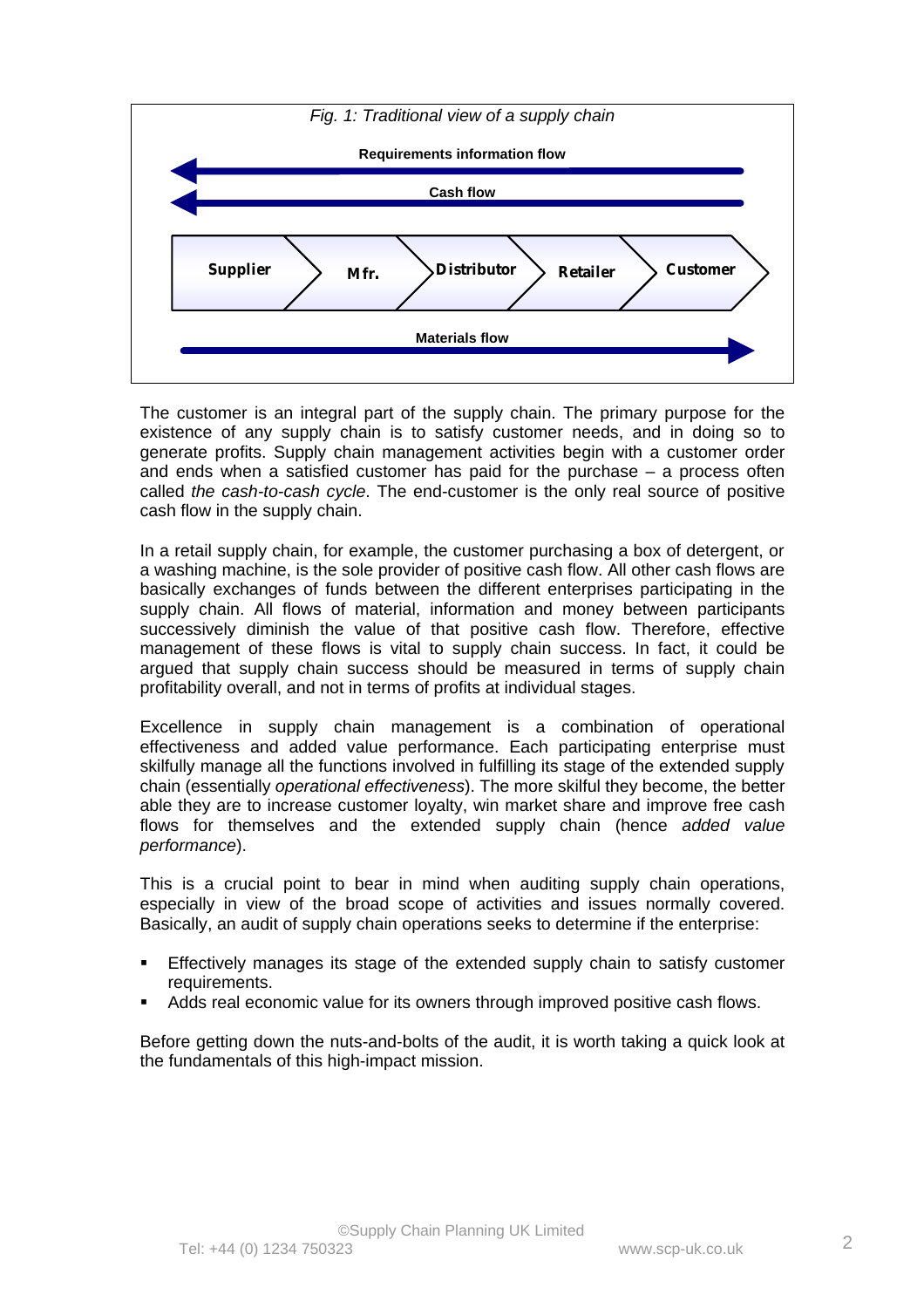# **Visualising the Supply Chain**

The term *supply chain* implies movement of products from suppliers to manufacturers to distributors to retailers to customers along a chain. The term may also imply that only one enterprise is involved at each stage. In reality, a manufacturer will receive material from several suppliers and then, in turn, supply several distributors. Therefore, most supply chains are actually networks. So it would be more accurate to use the term *supply network* or *supply web*. However, for the sake of consistency, the term *supply chain* will be used in this paper.

The supply chain can be viewed from two perspectives: as a cycle and as a process.

# **Cycle View of the Supply Chain**

A supply chain is a sequence of material, information and cash flows that take place within and between different supply chain stages and combine to fulfil a customer requirement for a product or service. These flows are, in effect, a series of operating cycles.

Each cycle is performed at the interface between two successive stages of the supply chain. The generic extended supply chain can be divided into four operating cycles, as shown in Figure 2. These are as follows:



# *Fig 2: Supply chain operating cycles*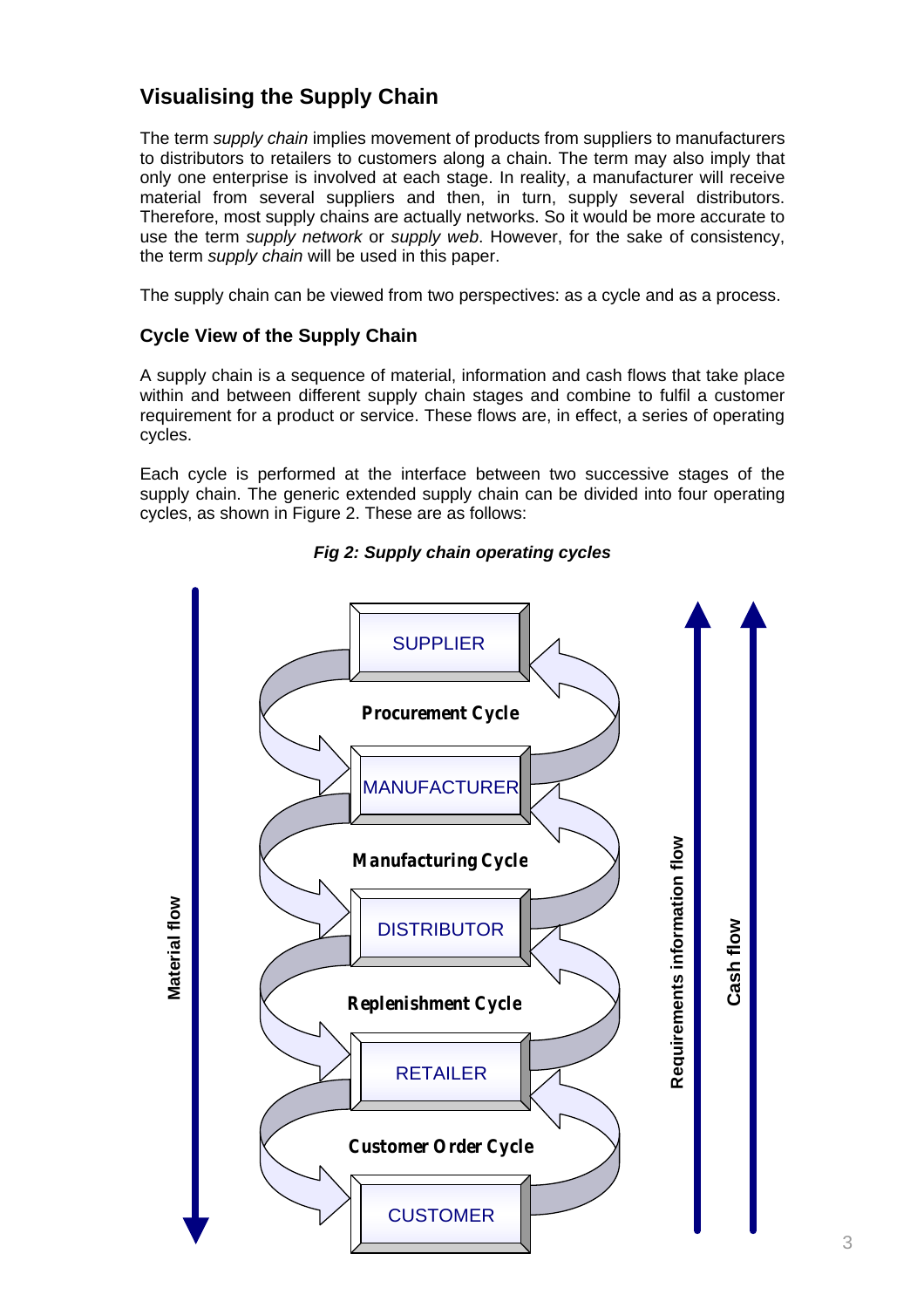### *Customer order cycle*

The customer order cycle occurs at the customer/retailer interface and includes all the processes involved in receiving and fulfilling the customer's order. Typically, the customer initiates this cycle at a retailer site (store, call centre or website). The retailer's interaction with the customer starts when the customer arrives or the contract is initiated and ends when the customer receives the product/service ordered.

### *Replenishment cycle*

The replenishment cycle occurs at the retailer/distributor interface and includes all the processes involved in replenishing retailer inventory. It is initiated when a retailer places an order to replenish inventories to meet future demand. In some cases, replenishment takes place from a distributor's finished goods inventory. Alternatively, replenishment may occur directly from a manufacturer's production line.

### *Manufacturing cycle*

The manufacturing cycle typically occurs at the distributor/manufacturer (or at the retailer/manufacturer) interface and includes all the processes involved in replenishing distributor (or retailer) inventory. The manufacturing cycle is triggered by customer orders, replenishment orders, or by forecasts of customer demand and current product availability from the manufacturer's finished goods inventory.

#### *Procurement cycle*

The procurement cycle occurs at the manufacturer/supplier interface and includes all the processes necessary to ensure that materials are available for manufacturing to proceed according to schedule. During the manufacturing cycle, the manufacturer orders components or materials from suppliers that either replenish its material/component inventories or feed directly into the production process.

Although the five stages of the generic supply chain are separated by four operating cycles, not every supply chain will have all four cycles so clearly differentiated. Consider two contrasting examples. A grocery supply chain, in which a retailer stocks inventories and places replenishment orders with a distributor, is likely to have all four cycles separated. Whereas, Dell sells directly to customers, bypassing both distributor and retailer. Dell's supply chain has three stages: customer, manufacturer (Dell) and supplier(s); and just two operating cycles: a combined customer order/manufacturing cycle and a procurement cycle.

A cycle view of the supply chain is a useful aid to operations management in four respects. A cycle view of the supply chain:

- Clearly outlines the roles and responsibilities of each participant in the supply chain.
- Identifies the interface points where value might be added or subtracted.
- Provides the basis for more accurate lead-time and cash-to-cash cycle calculations.
- Encourages a process-oriented view of the supply chain from start to finish.

This final point is central to the design and management of an effective supply chain. A supply chain is not only a series of operating cycles, it is also a sequence of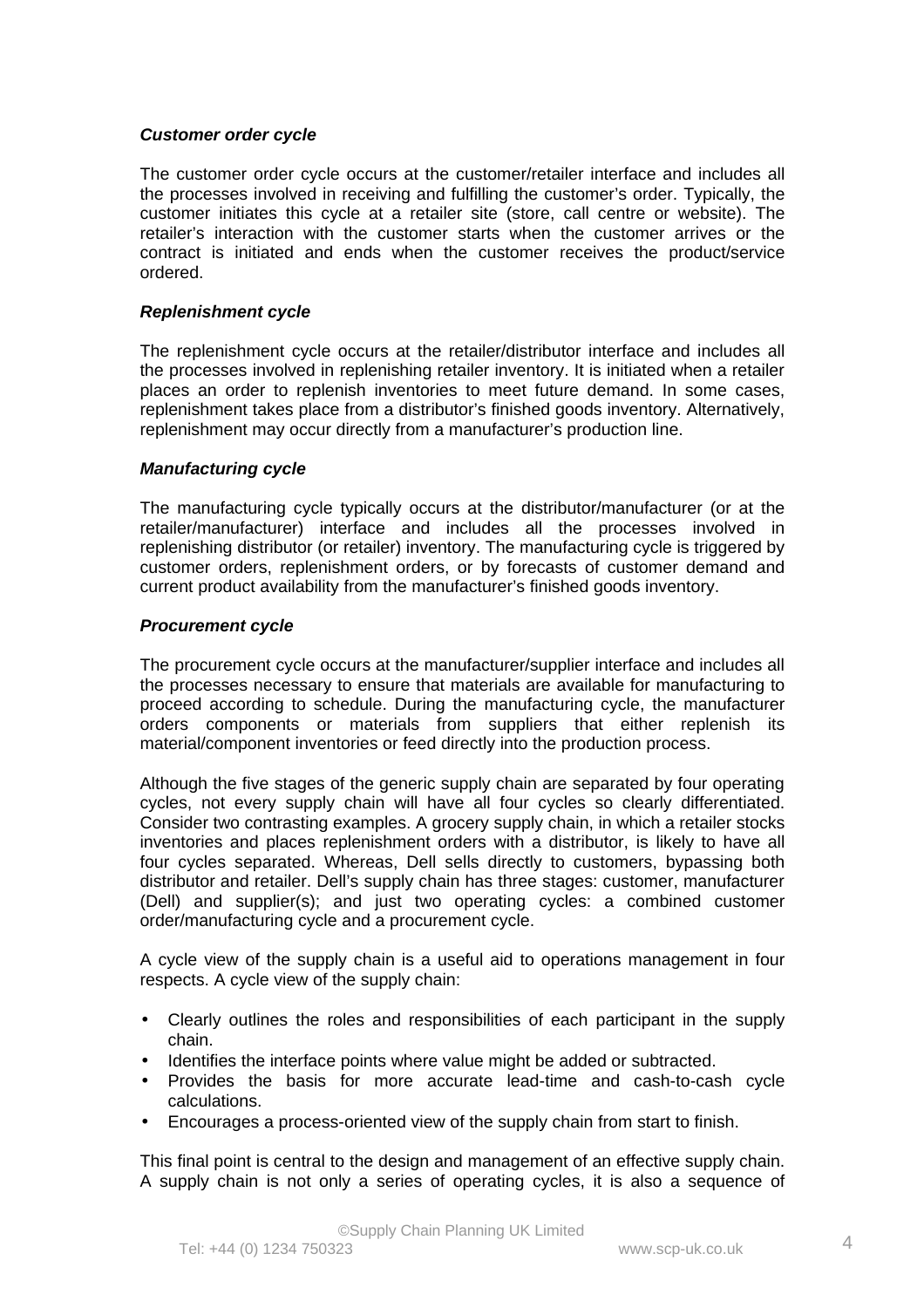business processes. Each supply chain operating cycle is in fact a core business process. A thorough understanding of business processes improves an enterprise's ability to manage and exploit the dynamics of supply chain operations.

Moreover, by linking business processes to the concept of supply chain operating cycles, management teams begin to recognise that process management activities do not cease at corporate boundaries. The dynamics of supply chain management demand that all participating enterprises take a *horizontal* view of their operations through both functional and corporate boundaries.

# **Process View of the Supply Chain**

Smart management teams develop a process model to enable people to visualise processes throughout the enterprise. A process model also helps us to explain what a process is. A process is a series of steps or activities that produce a product or service, and is a blend of people, equipment, method, materials and environment. All work is fundamentally a process.

The extended supply chain is a series of core processes. Each supply chain operating cycle (i.e. customer order cycle, replenishment cycle, manufacturing cycle and procurement cycle) is essentially a core process of the enterprises involved.

Core processes are enterprise-wide and each one consists of a sequence of four key process types: planning processes, sourcing processes, manufacturing processes and delivery processes. Within each key process is a sequence of work processes. This means that a core supply chain process is, in effect, a hierarchy of interrelated and nested key processes and work processes, as shown in Figure 3.





The following brief example explains how this works in practice. For a manufacturer the manufacturing cycle is a core process, spanning plan/source/make/deliver operations. *Make-to-order* is a key process comprising six work processes: schedule manufacturing activities, issue material, manufacture and test, package, and release product for delivery. Each work process, take *issue material* as an example, consists of a series of process steps based on best practice and configured to meet output requirements.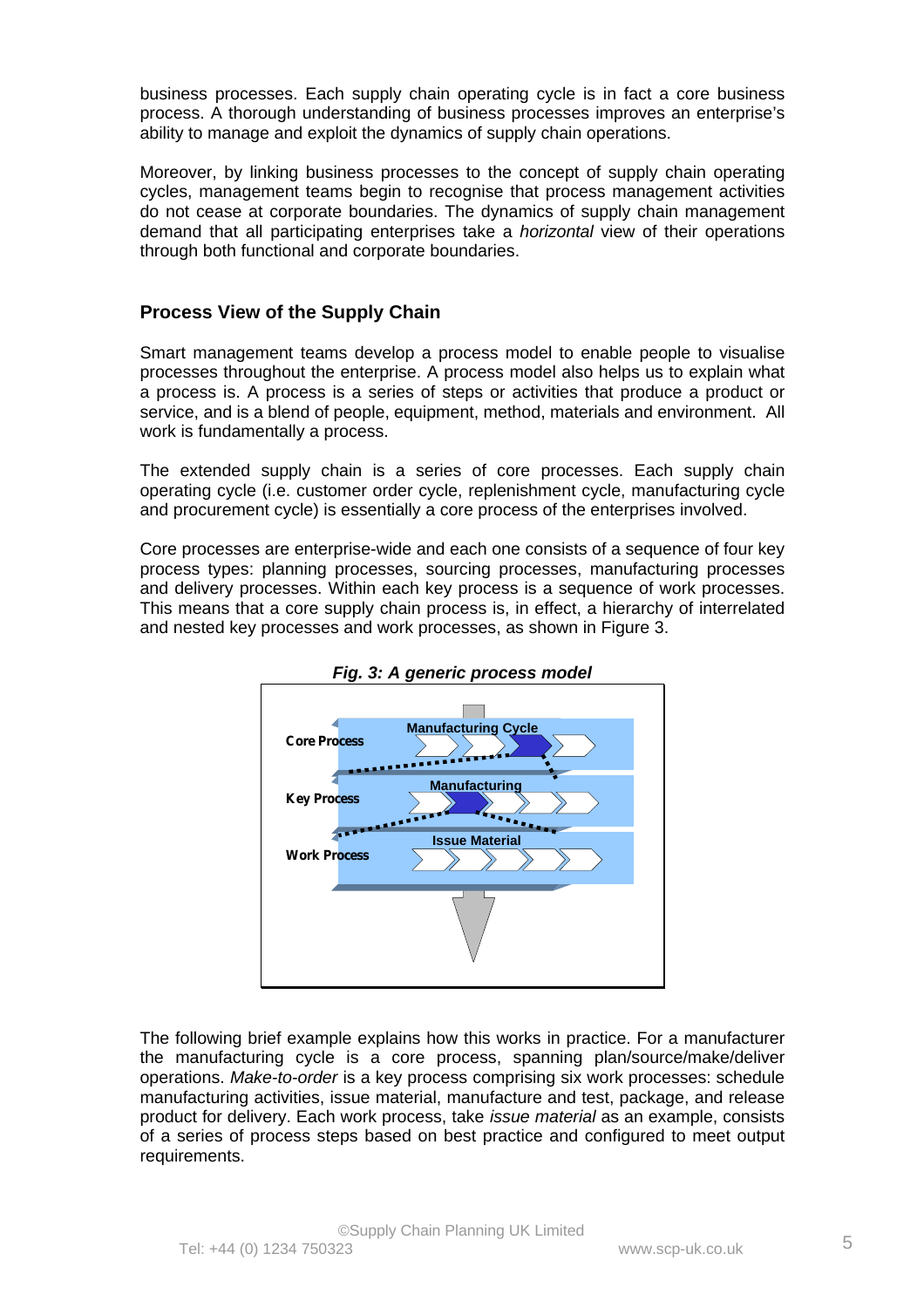The whole point of developing a process model is to give us a helicopter view of the network of processes in our part of the supply chain. We should also therefore consider how our processes interconnect and react to those of our customers and, if necessary, our customers' customers. All processes fall into one of two categories, depending on the timing of their execution relative to customer demand. The two process categories are: *pull* processes and *push* processes

The execution of pull processes is in *response* to a customer order. Whereas, push processes are executed in *anticipation* of customer orders. At the time of execution of a pull process, demand is known with certainty. At the time of execution of a push process, demand is not known and must be forecast. The boundary line between these two types of processes is known as the *push/pull boundary*.

Being able to accurately locate the push-pull boundary facilitates a more global view of supply chain design and better decision-making in key processes. One logical consequence of taking such a global view might be to transfer managerial responsibility for certain processes to another enterprise in the supply chain, if this allows a push process to become a pull process.

# **Operational Effectiveness**

The primary goal of supply chain operations is effective management of the local operating cycle to profitably service customer requirements and enhance positive cash flow throughout the extended supply chain. Achieving this goal poses a deceptively straightforward challenge: an enterprise must get the right amount of product from source to customer in the least amount of time and at the lowest cost. And an enterprise must also maintain sufficient flexibility to allow for rapid response to marketplace changes, as well as efficiently managing its assets. Meeting this challenge is the yardstick by which operational effectiveness is measured.

The performance attributes developed by the Supply Chain Council provide a useful framework for measuring operational effectiveness along five dimensions. These are outlined in Table 1.

| Table 1: Operational performance attributes |                                                                                                                                                                                                                                           |                               |  |  |
|---------------------------------------------|-------------------------------------------------------------------------------------------------------------------------------------------------------------------------------------------------------------------------------------------|-------------------------------|--|--|
| <b>Performance Attribute</b>                | <b>Performance Attribute Definition</b>                                                                                                                                                                                                   | <b>Level 1 Metric</b>         |  |  |
| Supply-chain delivery<br>reliability        | The supply chain's performance in<br>delivering the right product, to the<br>correct place, at the right time, in the<br>right condition and packaging, in the<br>right quantity, with the right<br>documentation, to the right customer. | Delivery performance          |  |  |
|                                             |                                                                                                                                                                                                                                           | <b>Fulfilment rates</b>       |  |  |
|                                             |                                                                                                                                                                                                                                           | Perfect order fulfilment      |  |  |
| Supply-chain<br>responsiveness:             | The velocity at which a supply chain<br>provides products to the customer.                                                                                                                                                                | Order fulfilment lead-times   |  |  |
| Supply-chain flexibility:                   | The agility of a supply chain in<br>responding to marketplace changes to<br>gain, or maintain, competitive<br>advantage                                                                                                                   | Supply chain response time    |  |  |
|                                             |                                                                                                                                                                                                                                           | <b>Production flexibility</b> |  |  |
| Supply-chain costs                          | The costs associated with operating the<br>supply chain.                                                                                                                                                                                  | Cost of goods sold            |  |  |
|                                             |                                                                                                                                                                                                                                           | Supply chain mgt. Costs       |  |  |
|                                             |                                                                                                                                                                                                                                           | Warranty/returns costs        |  |  |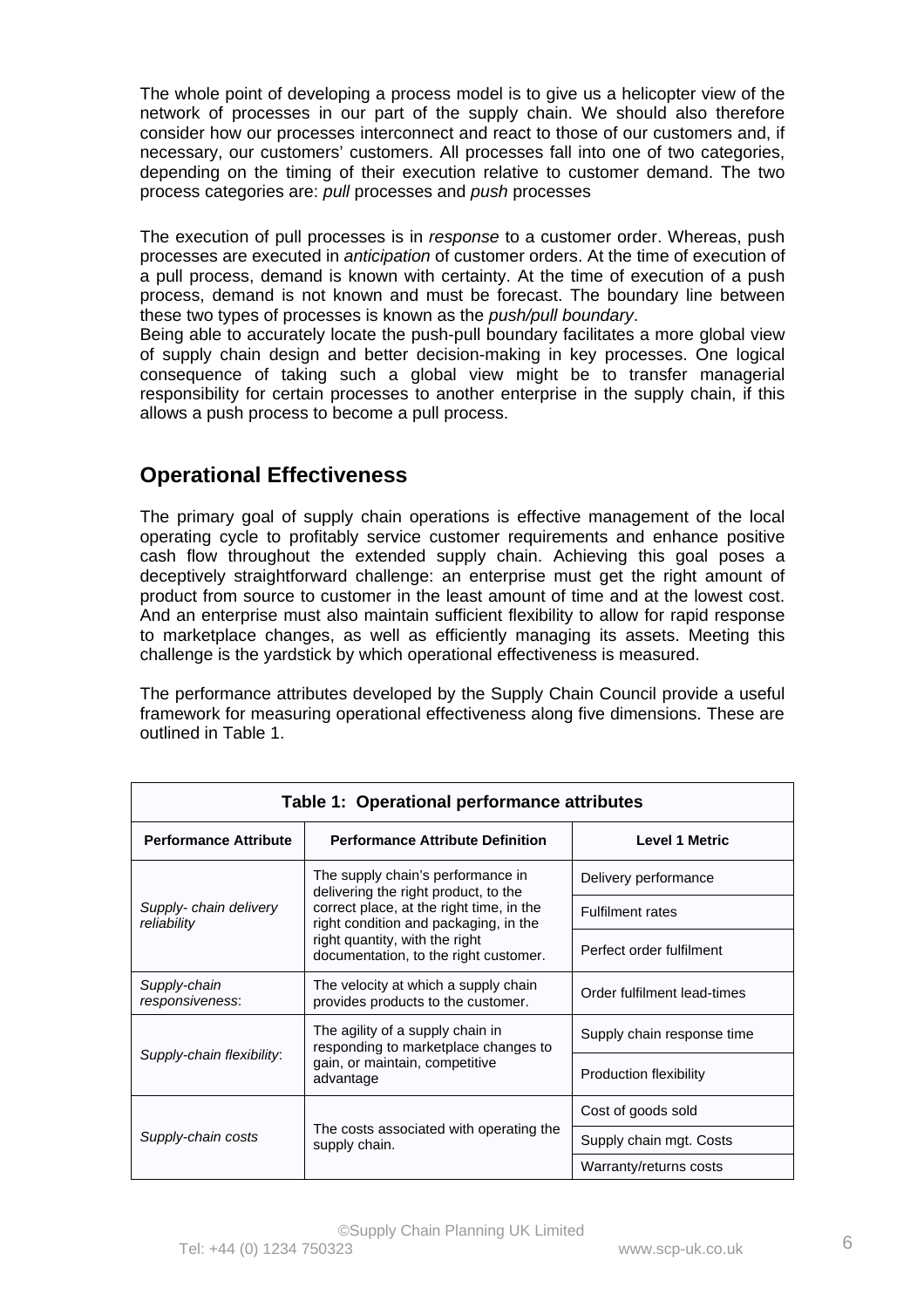| Supply-chain-asset<br>management efficiency: | How well the enterprise manages its<br>assets (fixed and working capital) to<br>support customer demand satisfaction. | Cash-to-cash cycle time  |
|----------------------------------------------|-----------------------------------------------------------------------------------------------------------------------|--------------------------|
|                                              |                                                                                                                       | Inventory days of supply |
|                                              |                                                                                                                       | Asset turns              |

All five performance attributes contribute to the customer's most basic perception of supply chain operational effectiveness: whether the product is available when required. Product availability is, in essence, what is meant by the term *customer service level*.

A supply chain with a high level of product availability is in a position to increase sales volume and revenue by ensuring that product is always available when a customer wishes to make a purchase. However, higher levels of product availability necessitate higher levels of inventory, production capacity and asset intensity throughout the supply chain; all of which increases cost. Therefore, a supply chain must seek to balance the level of product availability and the cost to provide that level of product availability. The basic relationship between the level of service and cost of service can be depicted as a sharply rising curve, as in Figure 4.



The real challenge of operational effectiveness is to find ways of meeting the pressures on the enterprise to increase customer service levels without increasing the costs to provide them.

However, even this challenge is not as straightforward as it might seem. There are two complications that an enterprise must manage: fragmented customer service requirements and uncertainty of demand.

### *Fragmented Customer Service Requirements*

The overall aim of any supply chain is, of course, to provide all customers with the level of service they require. But different customers have differing service expectations of the supply chain, and as markets become increasingly fragmented, so do customer service requirements. Furthermore, not all customers are equally profitable, and they should not be treated equally.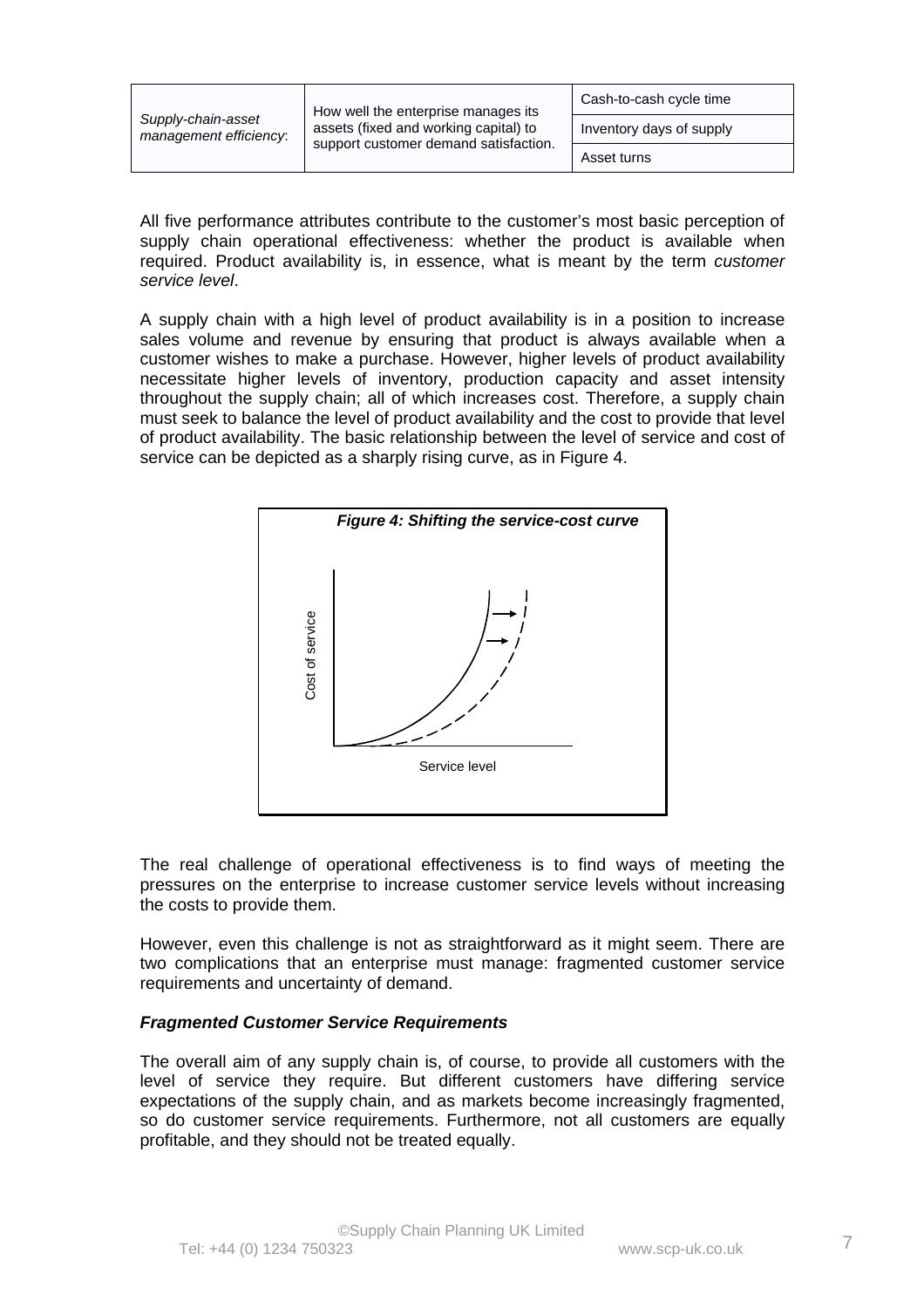Customers yield different profit margins, represent varying potential for growth, and generate a disparate range of selling, administration, service or replenishment costs. Segmenting supply chain services based on these criteria is probably one of the most effective ways to improve operational effectiveness and the bottom-line.

Identifying customers with similar service requirements and clustering them into specific segments facilitates a more coherent customer service strategy. Different customer service segments may have significantly different requirements, so attempting to manage a fragmented set of service requirements with a one-size-fitsall supply chain strategy does not make much sense. Instead the logical approach is to treat the service requirements of each customer segment as a separate operational mission with its own service strategy and performance criteria.

# *Uncertain Demand*

The second major hurdle to operational effectiveness is managing customer demand. That means being able to forecast, or otherwise anticipate, the volume of product that customers are likely to order from you in the future, and when these orders will be placed. The further downstream of the extended supply chain an enterprise is positioned, the closer it is to the end-customer and the relatively easier anticipating actual demand becomes.

So the task of demand forecasting and order management is usually more straightforward for a direct seller of products, such as Dell, than it is for a *manufacturer* or *supplier* in an extended grocery supply chain. The further away from the final point of consumption an enterprise is located, the more prone it is to suffer from the so-called *Bullwhip Effect* of inflated and volatile demand forecasts.

The Bullwhip Effect describes the way in which orders inflate as they move up the supply chain from retailer to distributor to manufacturer to supplier. The Bullwhip Effect distorts actual customer demand within the supply chain as different stages generate different, and increasingly larger, estimates of demand.

Because the various stages do not, in this scenario, have sight of actual endcustomer demand, they tend to inflate their own orders to upstream participants by adding a safety margin to buffer themselves against unexpected swings in demand. The results of this behaviour include unnecessary production volumes, higher levels of inventory, lower levels of product availability and higher costs. All of which is due to a lack of synchronisation of operations within the supply chain.

Therefore, meeting the challenge of operational effectiveness demands that each stage in the supply chain must work to understand not only their customer's requirements but also their customer's customer's requirements, and the implications for their supplier's supplier. Otherwise, uncoordinated supply chain operations start to subtract value for the stages, rather than add it, as positive cash flows leak away into cost sinks.

# **Added Value Performance**

In addition to effectively satisfying customer requirements and protecting overall supply chain cash flows, the other prime measure of supply chain success is the creation of additional value for the owners of each stage of the supply chain. In other words, are supply chain operations making a positive contribution to shareholder value?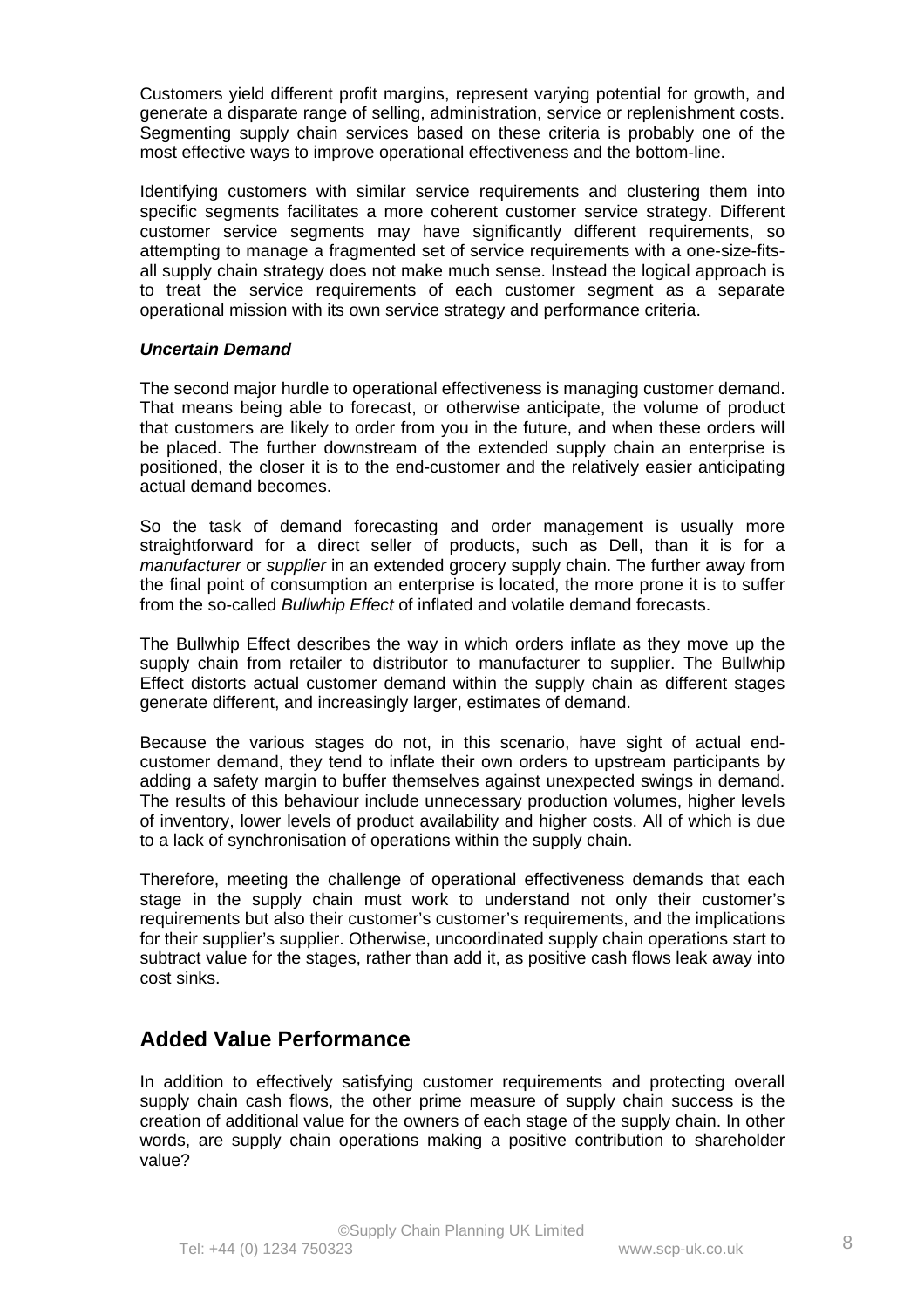There are several ways to measure shareholder value, but, fundamentally, calculating how much a business enterprise is worth comes down to estimating the net present value of future cash flows. Free cash flow is the money left over after subtracting expenses, taxes and capital investment from revenues, as outlined in Table 2.

| <b>Net operating profit</b><br>less<br><b>Taxes</b><br><b>less</b> |
|--------------------------------------------------------------------|
|                                                                    |
|                                                                    |
|                                                                    |
|                                                                    |
| <b>Returns on working capital</b>                                  |
| <b>less</b>                                                        |
| <b>Returns on fixed capital</b>                                    |
|                                                                    |
| After tax free cash flow                                           |

Free cash flow is essentially a measure of profitable revenue growth, and it can come from only one source: customers. Although, as discussed earlier, the actual value of the stream of after-tax free cash flows is largely a product of how well supply chain operations are managed. This leads us to the concept of return on investment.

The phrase *return on investment* refers to one of the most important concepts in business finance. Each dollar/euro/pound of assets has to be matched by a dollar/euro/pound of funds obtained from the finance markets. These funds have to be paid for at the market rate. Payment can only come from free cash flow, derived from the efficient use of assets.

As illustrated by Table 3, return on investment (ROI) is the ratio between net profit and the capital employed to produce that profit. ROI is the product of two ratios: profit/sales (i.e. *margin*) and sales/capital employed (i.e. *asset turnover*). To improve ROI means improving either or both of these ratios. ROI is in fact the primary measure of how operations add value.

| Table 3: ROI ratios                |                        |  |
|------------------------------------|------------------------|--|
| Profit                             | <b>Sales</b>           |  |
| $\text{ROI} =$ -------- $\text{X}$ |                        |  |
|                                    | Sales Capital employed |  |
|                                    |                        |  |

The combined effect of free cash flow and ROI on value creation is clear. Increasing profit margins and more efficient utilisation of capital employed will generate greater free cash flows and, thus, shareholder returns. And, of course, most supply chain managers would readily acknowledge improving margins and asset turnover as prime performance goals. However, many practitioners are less clear how their supply chain operations actually drive these twin performance goals.

Effectively managed supply chain operations can leverage the drivers of ROI in a variety of ways. The relationship of these supply chain management value levers to the drivers of ROI is outlined in Figure 5. The drivers of ROI fall into two general categories: profitability and capital employed.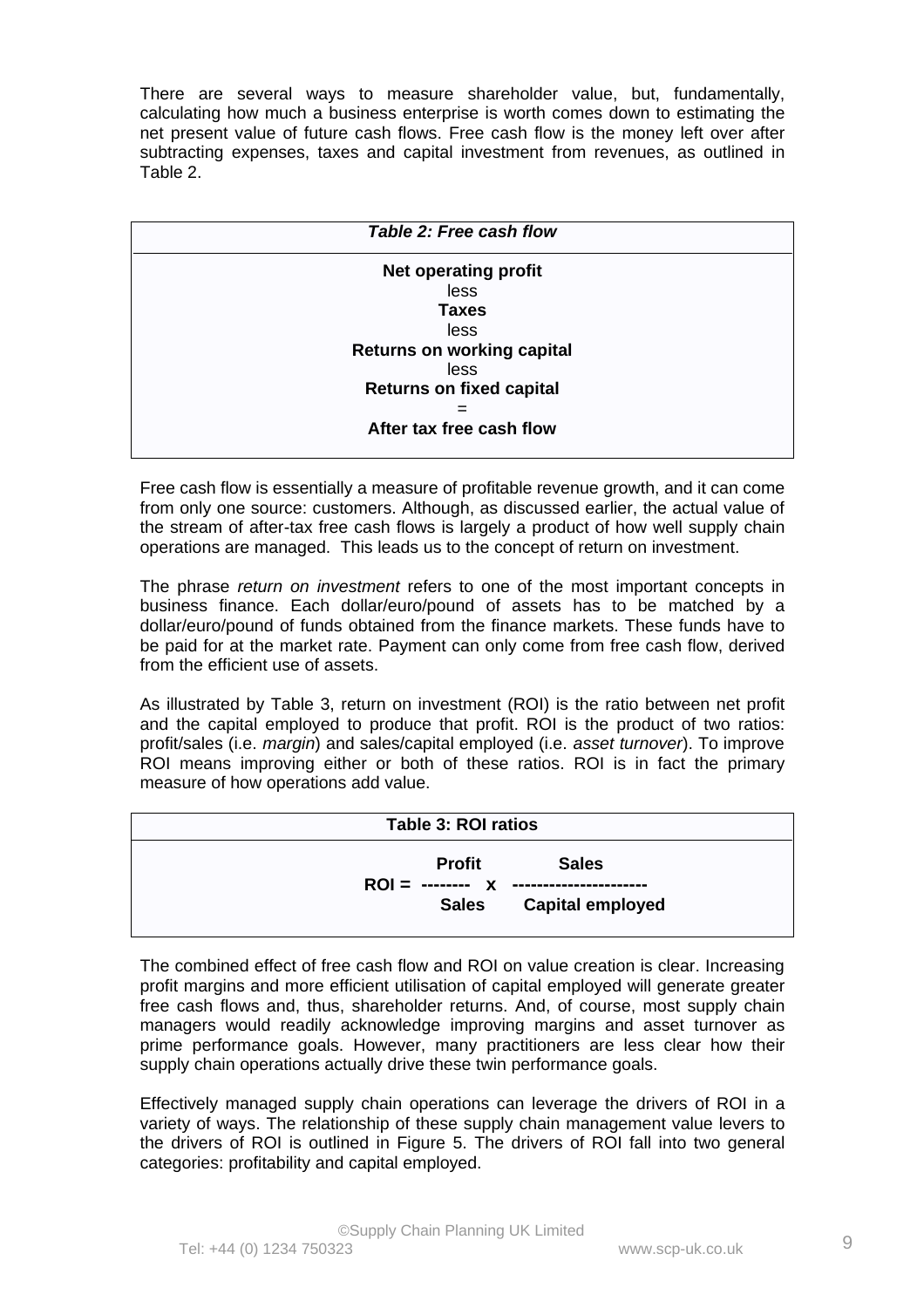

# *Profitability*

Greater profitability is a function of revenue growth and lower costs. Revenue growth depends on acquiring and keeping profitable customers by efficiently servicing their current requirements and by developing value-adding relationships with them. Cost minimisation necessitates focussing on not only product costs (i.e. cost of goods sold), but also on the costs of servicing customer requirements (i.e. supply chain management costs).

The value levers for supply chain management include:

- *Customer service*: Even though meeting the challenge of increasing product availability at the same or lower cost is increasingly regarded as the price of continuing to do business, the quicker and further to the right you are able to shift the customer service-cost curve, the greater your chances of growing sales revenue.
- *Customer relationships*: By seeking to understand how your supply chain operations can add strategic value to the business performance of customers, rather than just satisfying their service requirements, it is possible to develop the kind of long-term relationships that lock-in customers and attract a greater share of their purchasing spend.
- *Product costs*: Reducing the direct costs of a product, without compromising functionality, feature-count or perceived value, demands an innovative cost reduction strategy embracing product and production design flexibility, intelligent win-win collaboration with suppliers and careful application of manufacturing technology; not slash-and-burn tactics.
- *Supply chain management costs*: are the total process costs of managing the plan-source-make-deliver operations. For most supply chains, simply identifying and analysing these, largely indirect, costs will reveal significant improvement opportunities.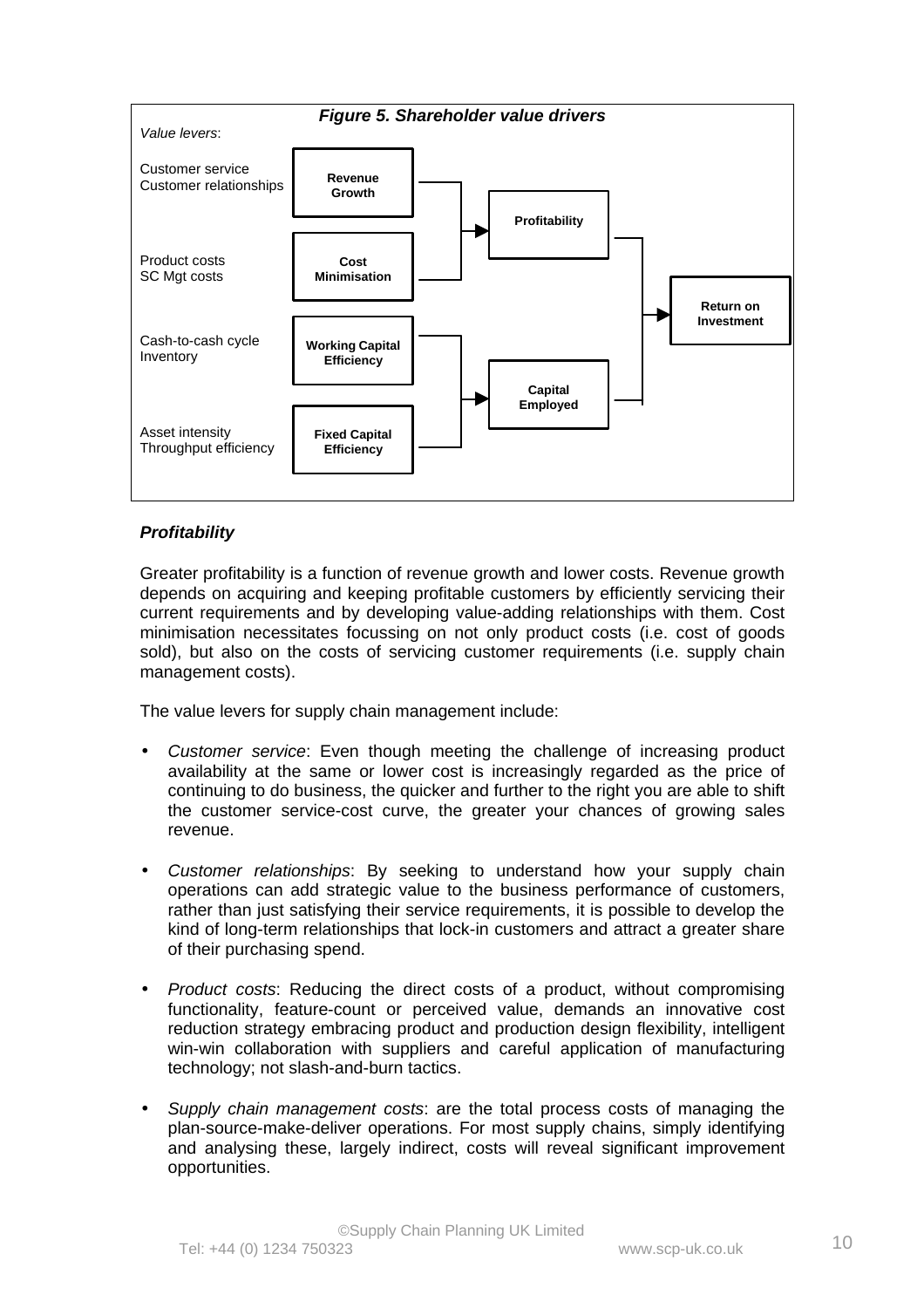# *Capital Employed*

Return on capital employed can be improved by the more efficient use of both working and fixed capital. Greater working capital efficiency is largely a function of speeding-up the flow of cash from customers (thus lowering accounts receivable days-of-sales-outstanding), and reducing the amount of cash required (primarily to fund inventory) during this cash-to-cash cycle. More efficient utilisation of fixed capital usually means finding ways to reduce asset ownership and to make retained assets work harder.

The value levers for supply chain management include:

- *Cash-to-cash cycle*: means the time required to covert a customer order into cash. Any cut in the total time that working capital is committed to funding the fulfilment of an order, from when materials and components are procured to receipt of payment from the customer, will reduce the total amount of working capital needed by the enterprise.
- *Inventory*: is the total volume of materials, components and finished products currently in the supply chain, and frequently accounts for more than 50% of an enterprise's current assets. Not only do high levels of inventory consume working capital, but the cost of carrying that inventory can add up to 40% on top of the cost of the actual inventory.
- *Asset intensity*: Decreasing the level of fixed assets employed in the supply chain will obviously reduce asset funding requirements. However, this should be part of a considered strategy to improve supply chain flexibility and responsiveness by leveraging external capabilities, and not simply to tidy up the balance sheet.
- *Throughput efficiency*: Getting more output from the fixed assets utilised throughout the extended supply chain should increase capital productivity for all of its participants. Doing so requires a collaborative focus on supply chain design, capacity utilisation, waiting times and waste in order to improve overall throughput efficiency.

Just consider the following for a moment: if you could improve operational performance to grow revenue by 5%, reduce costs by 5% and improve capital efficiencies by 5%, what would be the impact on ROI in your business? When looked at in this way, supply chain management becomes a key boardroom agenda item and operations assessment a worthwhile exercise.